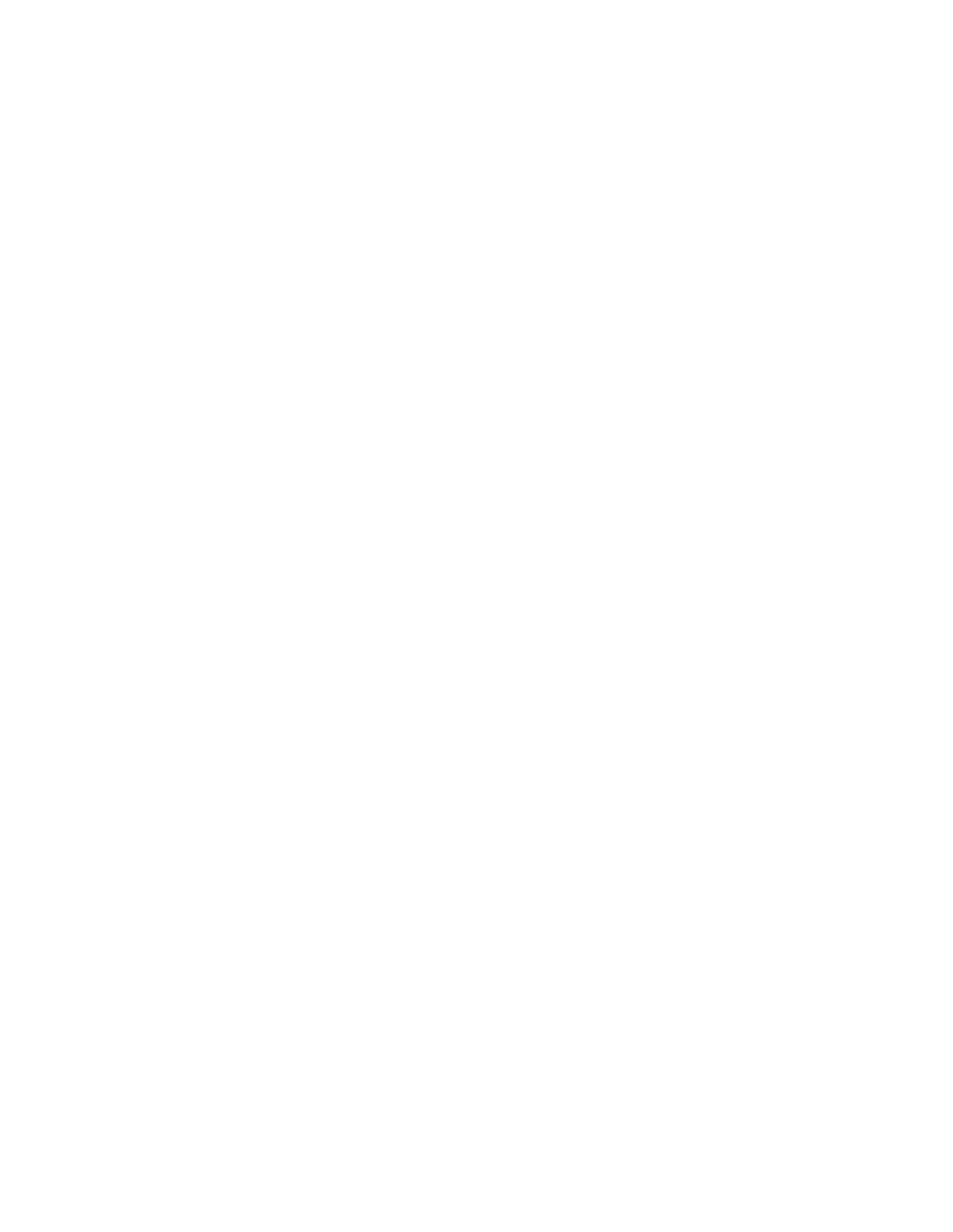## **AGENDA BOARD OF LIBRARY TRUSTEES ALLEN COUNTY PUBLIC LIBRARY January 27, 2022 3 pm Main Library – Meeting Room A/B**

- 1. Roll call.
- 2. Adoption of agenda.
- 3. Approval of minutes.
	- a. Minutes of Capital Projects Committee Executive Session December 14, 2021.
	- b. Minutes of regular session December 16, 2021.
	- c. Minutes of executive session December 16, 2021.
	- d. Minutes of Capital Projects Committee Executive Session January 3, 2022.
	- e. Minutes of Special Meeting January 5, 2022.
	- f. Minutes of approval of claims January 14, 2022.
- 4. Financial report for December 2021.
- 5. Approval of Claims.
- 6. Resolution  $#2022 1$  to carry forward certain encumbrances to 2022
- 7. Committee Reports.
	- a. Capital Projects.
- 8. Update on OSHA Emergency Temporary Standard
- 9. Director's report.
- 10. New Business.
- 11. Public Comment.
- 12. Moment of Silence in Memory of Alan McMahan
- 13. Adjourn.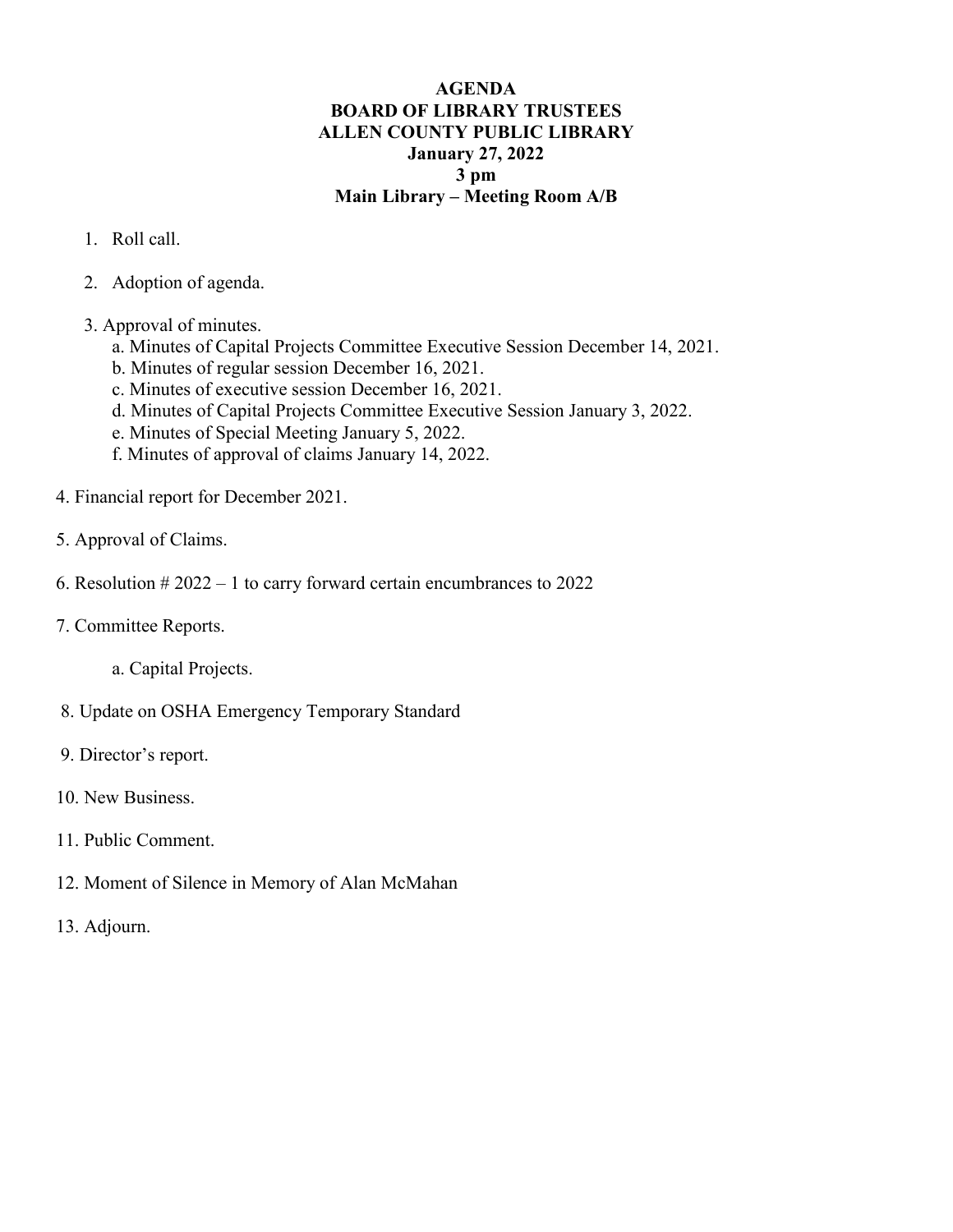## **AGENDA BOARD OF LIBRARY TRUSTEES (MEETING AS BOARD OF FINANCE) ALLEN COUNTY PUBLIC LIBRARY January 27, 2022 – Main Library Meeting Room A/B Immediately following the 3 pm Regular Session**

- 1. Roll call.
- 2. Adopt agenda.
- 3. Investment report by library treasurer.
- 4. Other business.
- 5. Adjournment.